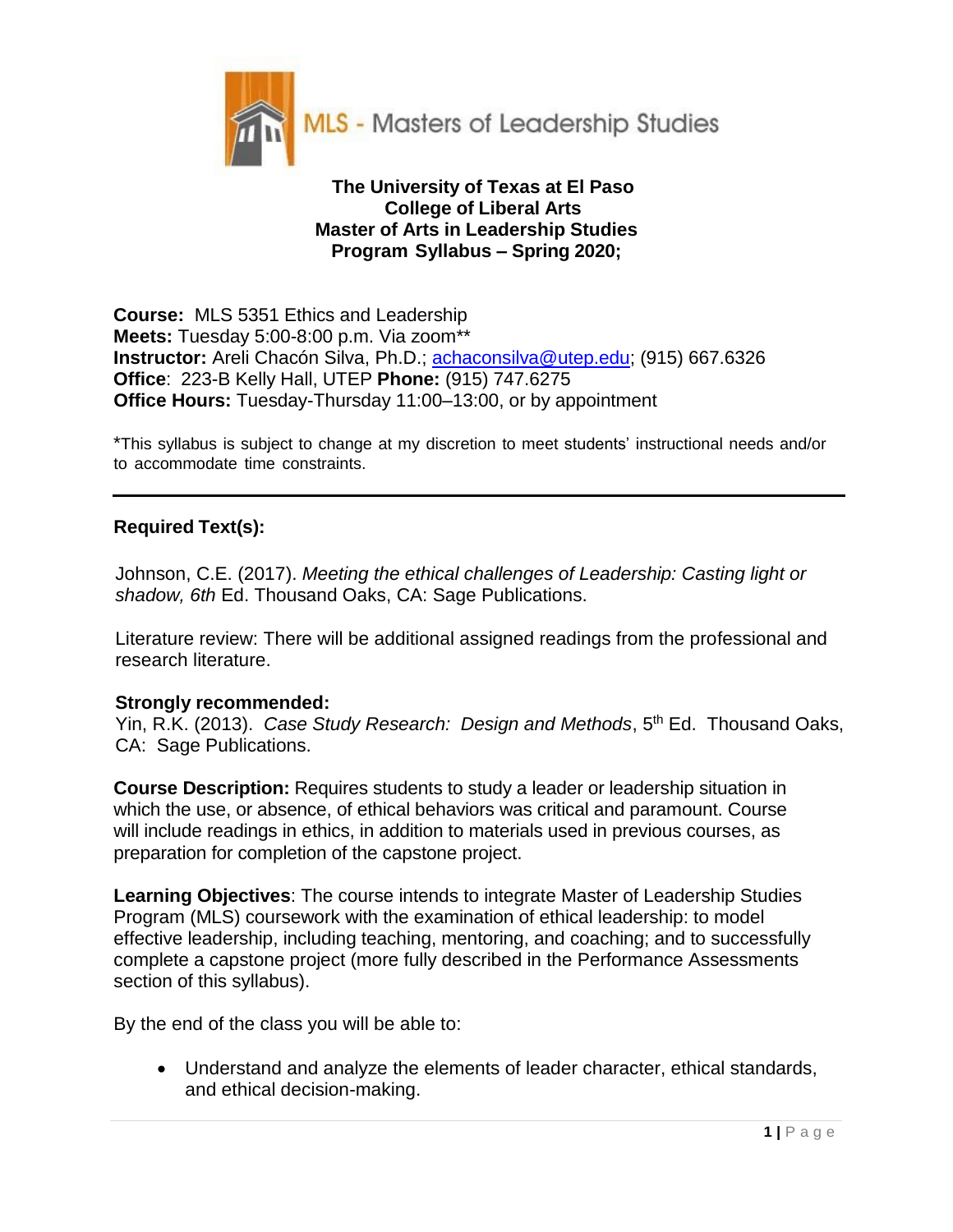

- Identify ethical organizational climates and the characteristics of ethical followers.
- Know and practice principles, guidelines and ethical standards regarding collegial and professional collaborations.
- Students will analyze a historical event which presented a leadership challenge using knowledge gained from each of the previous Leadership Studies courses and must recommend a course of action they believe would have avoided the problem or would at least ameliorate the problem's negative consequences
- Design, conduct, and write a research-based case study on a leader or leadership situation with a focus on ethical issues; analyze the ethical questions inherent in the case employing concepts and frameworks from this and previous MLS courses.

**Course Expectations:** To create and maintain a positive learning environment, you are expected to take responsibility for your learning and play an active role in developing your academic skills and your own leadership development. To this end, you are each expected to aspire to excellence.

- **Nature of the course:** This course is a hybrid also known as a blended class, which means that seat time is reduced: part of the regular class meetings will be in the classroom, while some will take place on the course Blackboard. The purpose of a course organized in this fashion is to: a) give you more time and flexibility for in- depth reading, reflection, and discussion of course topics and b) provide the flexibility for working professionals to complete two intensive graduate courses within 8 weeks and thus complete degree requirements more quickly than with traditional formats.
- **Deportment**: Emergencies do arise and you do not need to call me if you are going to be absent; however, I appreciate an e-mail notification before class, if possible, or soon after. Arrange with your colleagues to exchange any class information that is not on the course Blackboard site. Because many discussions will take place during our class meetings (via zoom), please be sure to listen (and refrain from talking) when another is speaking about class-related issues. Just as you are expected to know and practice academic civility, you are also expected to know and use appropriate Netiquette (see: [http://www.albion.com/netiquette/corerules.html\)](http://www.albion.com/netiquette/corerules.html)) for all on-line interactions.

If you experience an extraordinary situation during the semester, one that may preclude you from completing the course, see me as soon as possible so that we may discussion options for you.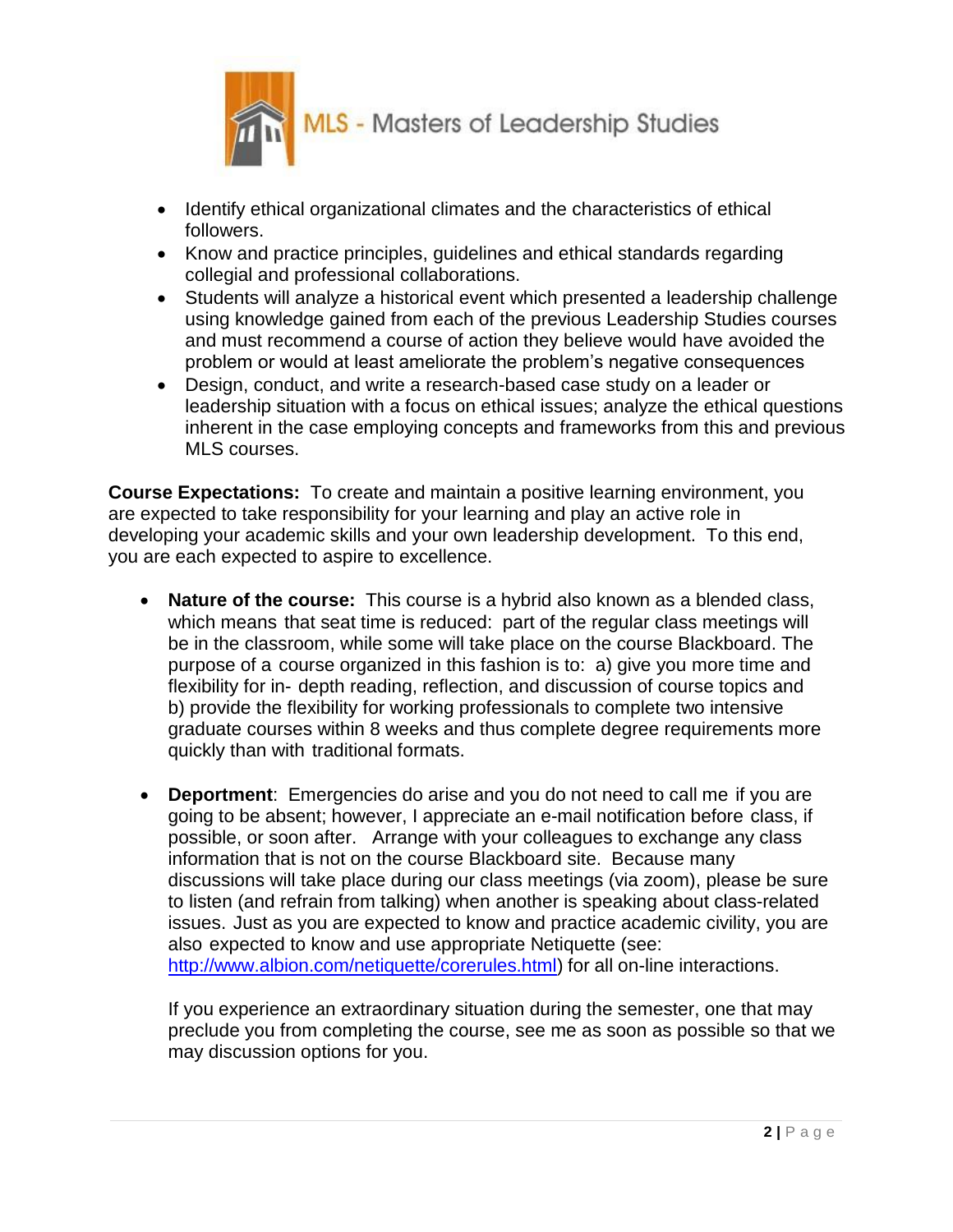

- **Plagiarism:** Plagiarism means using someone else's work without giving that person direct credit. This includes using written text from any source or another's ideas. Academic dishonesty is an affront to the pursuit of knowledge and a student's integrity. Acts of plagiarism and other forms of academic dishonesty are serious and will be dealt with according to UTEP's policy. Graduate students are expected to be cognizant of and adhere to university policies and professional codes of behavior regarding academic integrity and ethics. If you have questions about what constitutes academic dishonesty, speak to me or refer to the UTEP Graduate Catalog or the APA Manual.
- **Assignments:** It is expected that out-of-class written assignments will be typed (word processed  $-12$ " font) using APA ( $6<sup>th</sup>$  edition) format (Sample paper available at: https://owl.english.purdue.edu/media/pdf/20090212013008\_560.pdf), free of mechanical errors, and adhere to standards of professional writing.

You should keep a copy of every assignment. Keep all returned assignments until the end of the semester. Read the directions for assignments carefully, budget your time, and start early on each assignment so you are finished and have time to **proofread** and **edit** before due dates. Starting early will allow you enough time to take your assignments through multiple drafts and to devote rigorous thought to them.

An assignment that does not adhere to the directions will not receive a passing grade. If you have any questions, or if you do not know what any of the grading criteria refer to, please ask. I am available by E-mail almost anytime between the hours of 9:00 a.m. and about 10:00 p.m. and will respond as quickly as possible.

 **Disabled Student(s):** If you have or believe you have a disability which may affect your ability to perform successfully in this course, you are encouraged to discuss this in confidence with the instructor and/or the Disabled Student Services Director. You may call 915.747.5148, visit the Disabled Student Services Office (DSSO) website at: [www.utep.edu/dsso,](http://www.utep.edu/dsso) or the DSSO office in 108 East Union Building. Students who have been designated as disabled must reactivate their standing with the DSSO on a yearly basis.

**Performance Assessments**: To be eligible for a course grade, the student must complete **all** the requirements listed below.

 **Read the text** and other assigned readings. Participate **positively** in class, group, and on-line activities.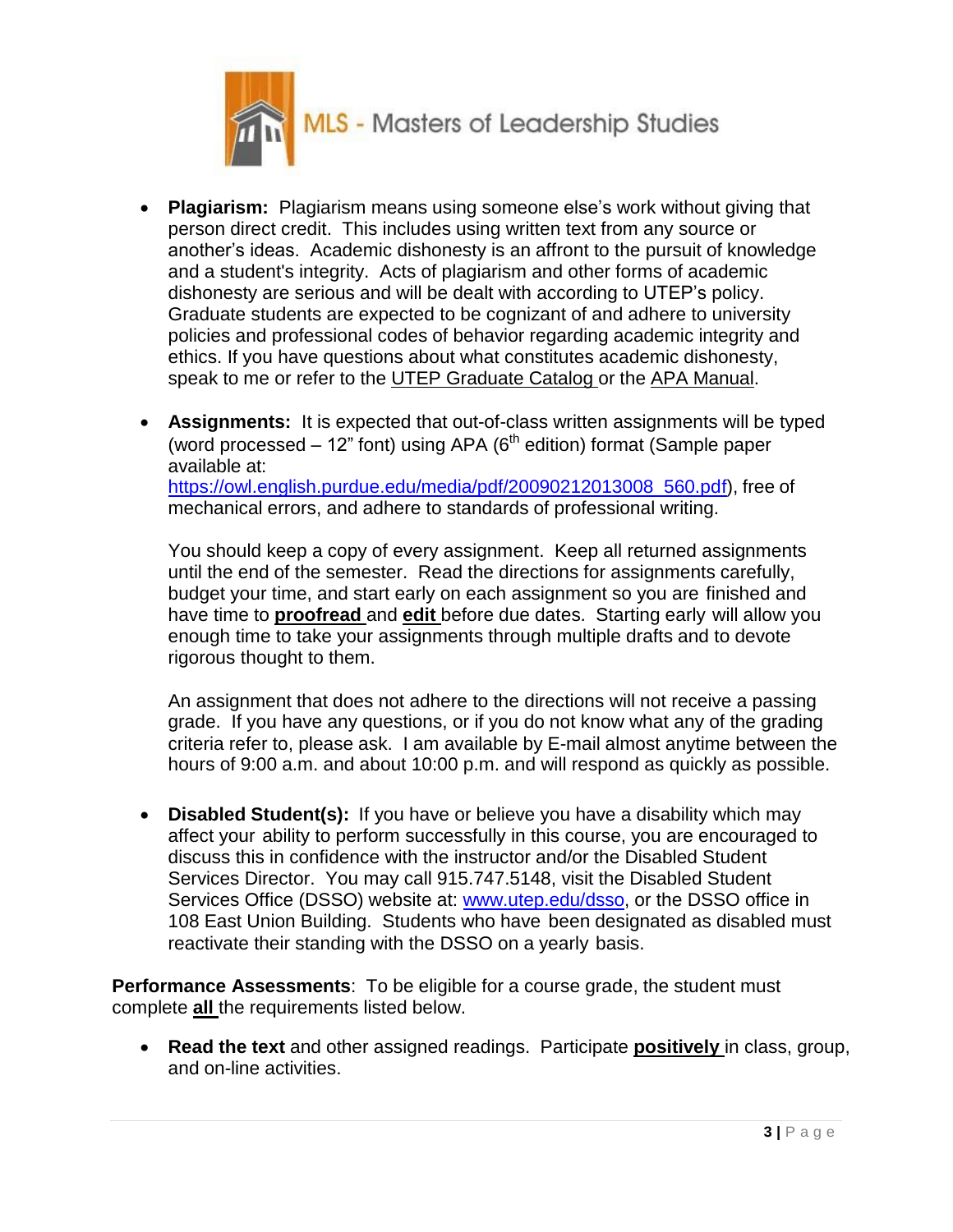

 Each student will design, conduct, and write a research-based **case study** on a leader or leadership situation in which the use, or absence, of ethical behaviors was critical and paramount. The topic must be pre-approved by the instructor. To that end, students will develop a research proposal for submission by the third class meeting. The proposal will guide discussion and help refine the study. Sample guiding research questions and suggested resources for the case study will be provided. The recommended Yin text will be particularly helpful with this assignment. You are encouraged to draw from readings in ethics, films related to the ethical issue(s) related to your case study, and materials from your previous courses in completion of the capstone project. You may elect to collect original research material/data (e.g., interviews, administer a survey). Note that if you think you will ever use the paper for anything beyond course requirements (e.g., publish, present at any professional meeting), it will be necessary to obtain appropriate clearance from your employer and UTEP's Institutional Research Board.

The writing standard is simply: the case study should be of publishable quality – one suitable for presentation at a professional conference or published in a professional journal. There is **NO** mandatory page length; however, it is unlikely you can do justice to your topic in fewer than about 15 pages – if you decide to submit the case study to a professional journal, most will not accept manuscripts longer than about 25 pages. So aim for a finished product in the 15-25 page range, **excluding** cover page, abstract, reference page, and any appendices. Your case study will be written in narrative format and you will share a synopsis with your classmates (see final assignment described below).

 As a leader who is growing both as a scholar and a practitioner, you will be expected to mentor, coach, consult, teach, and lead others. In this role, each or you will prepare and serve as **session leader** for a chapter from the Johnson text. You will be in charge of class for about 25-30 minutes. The session should help the class grasp the essence of the topic. The session should be developed and delivered in a manner appropriate for a professional development session for other leaders or a presentation at a professional conference. It is **NOT** a briefing and it is not a training session, so do not regurgitate the chapter contents, rather engage your classmates, and me, in actively learning the key concepts. We should all be doing something not just listening. For example, you may lead a Socratic dialogue; if you choose that format, it will be critical that everyone has pre-read the chapter, so give your classmates a heads-up at least a week before. Other possible formats include dividing the class into teams and having them debate the topic. [Again, that means everyone must pre-read and come to class prepared. So if you have an assignment, send it to me/instructor to post to Blackboard or send an e-mail to everyone.] Or you may have the class write a response to one of the chapter's discussion questions, discuss in small groups,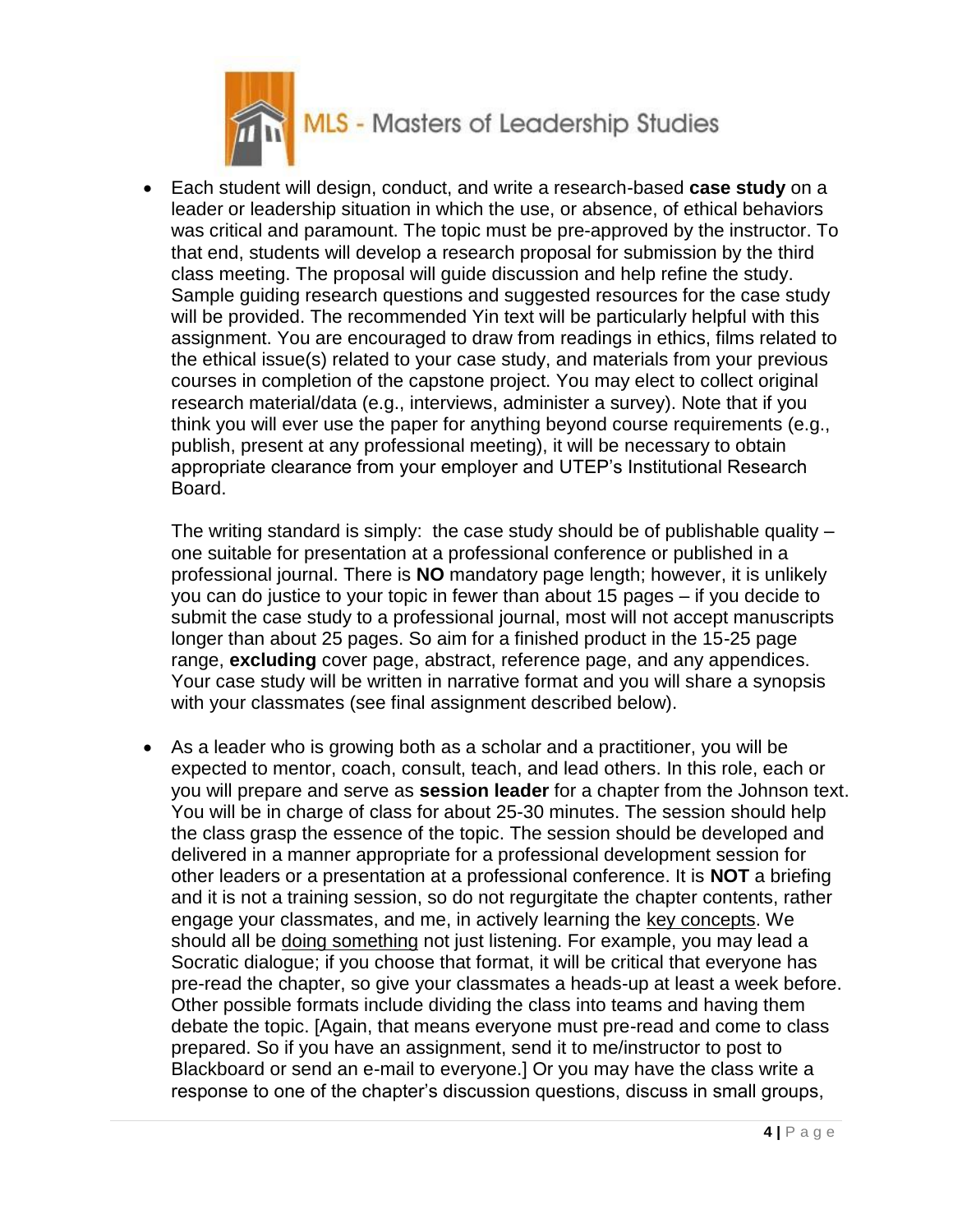

and then report out to the large group; show a brief (not to exceed about 5 minutes) video clip related to the chapter topic, pose questions, have students discuss in small groups as you monitor, then lead a large group discussion. These are only some possible options – **BE CREATIVE**. (Assessment rubric posted at class Blackboard site).

- **Assignment Sign-up Instructions:** An assignment sign-up spreadsheet will be available in class the first session and a blog posted in the course Blackboard site. Please place your name indicating your preferred Chapter or reading. Dates will be assigned on a first-come, first- served basis so if it's important for you to avoid a particular date, sign-up quickly! In any event, do sign-up before the second class meeting.
- In lieu of a final examination, post a brief **Power Point** presentation to the course Blackboard site. It should include: 1) the abstract of your capstone case study; 2) an outline of research design; 3) findings; 4) final thoughts (could be what you learned, recommendations for additional research, etc.); and 5) any other brief statement or bullets you'd like to include. Each student will be expected to review classmates' posting and comment (positively) on two or more.

A grade of "Incomplete" (I) will not be given unless documented evidence of inability to complete the course work is provided.

 **Grading Scale:** A = 90-100% (excellent), B = 80–90% (superior), C = 70-79% (competent),  $D = 60-69\%$  (below competent),  $F = 0-59\%$  (failing).

| <b>Assignment</b>                            | <b>Points</b> |
|----------------------------------------------|---------------|
| 1. Attendance, Preparation & Participation** | 10            |
| 2. Case Study Proposal                       | 10            |
| 3. Case Study Report                         | 50            |
| 4. Case Study Power Point                    | 10            |
| 5. Session Led                               | 20            |
| <b>TOTAL POSSIBLE</b>                        | 100           |

Grades will be arrived by summing points earned on the following assignments:

\*\*All assignments will be assessed in relation to the *depth and thoughtfulness* of your work, the *quality* of your participation, preparation, and completion of all activities, and the *quality and clarity* of your writing.

If you have any questions, please do not hesitate to contact me at your earliest convenience at [achaconsilva@utep.edu](mailto:achaconsilva@utep.edu)